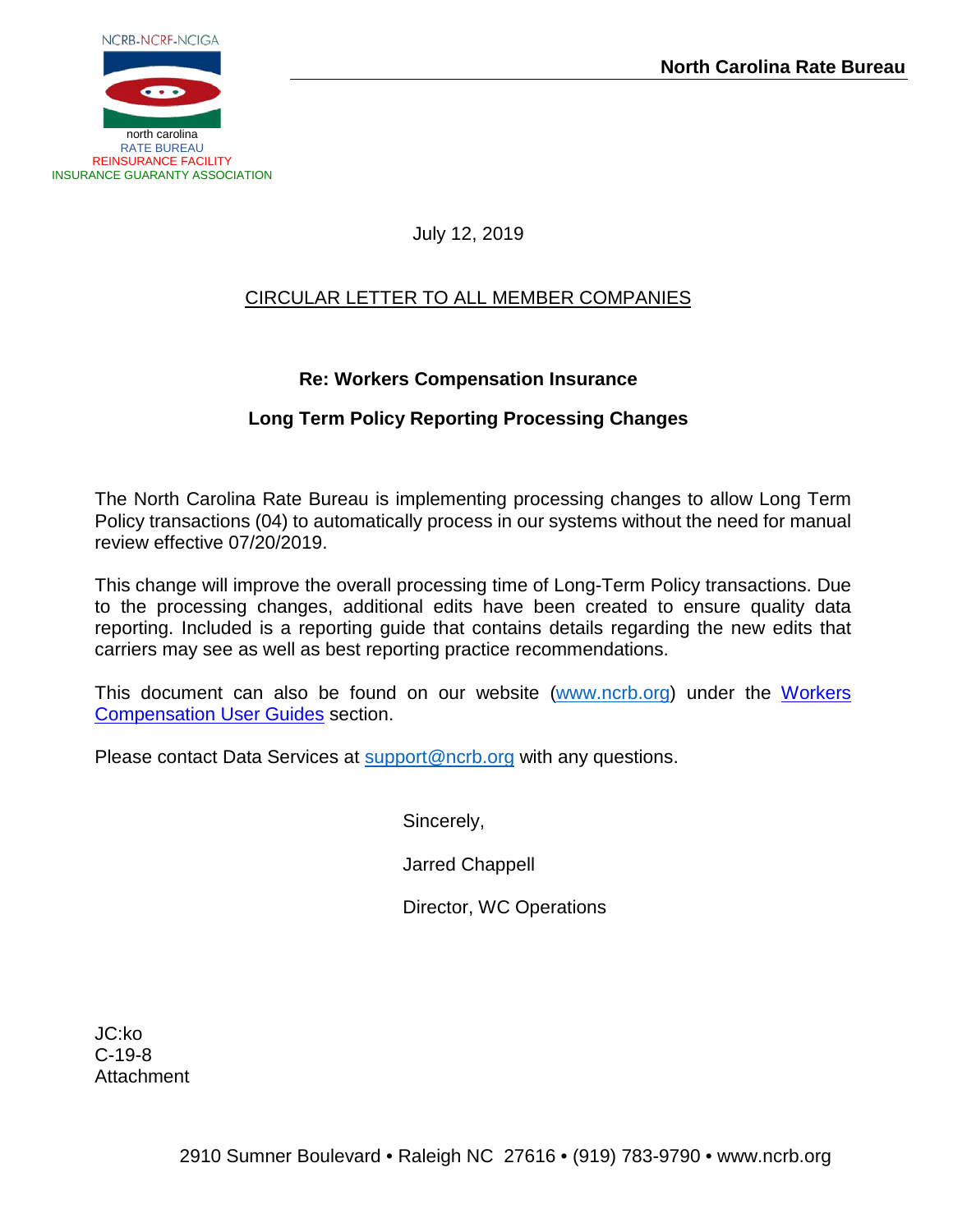

# **RATE BUREAU** REINSURANCE FACILITY **INSURANCE GUARANTY ASSOCIATION**

# A guide for: Long Term Policy Reporting

Last Updated: 07/20/19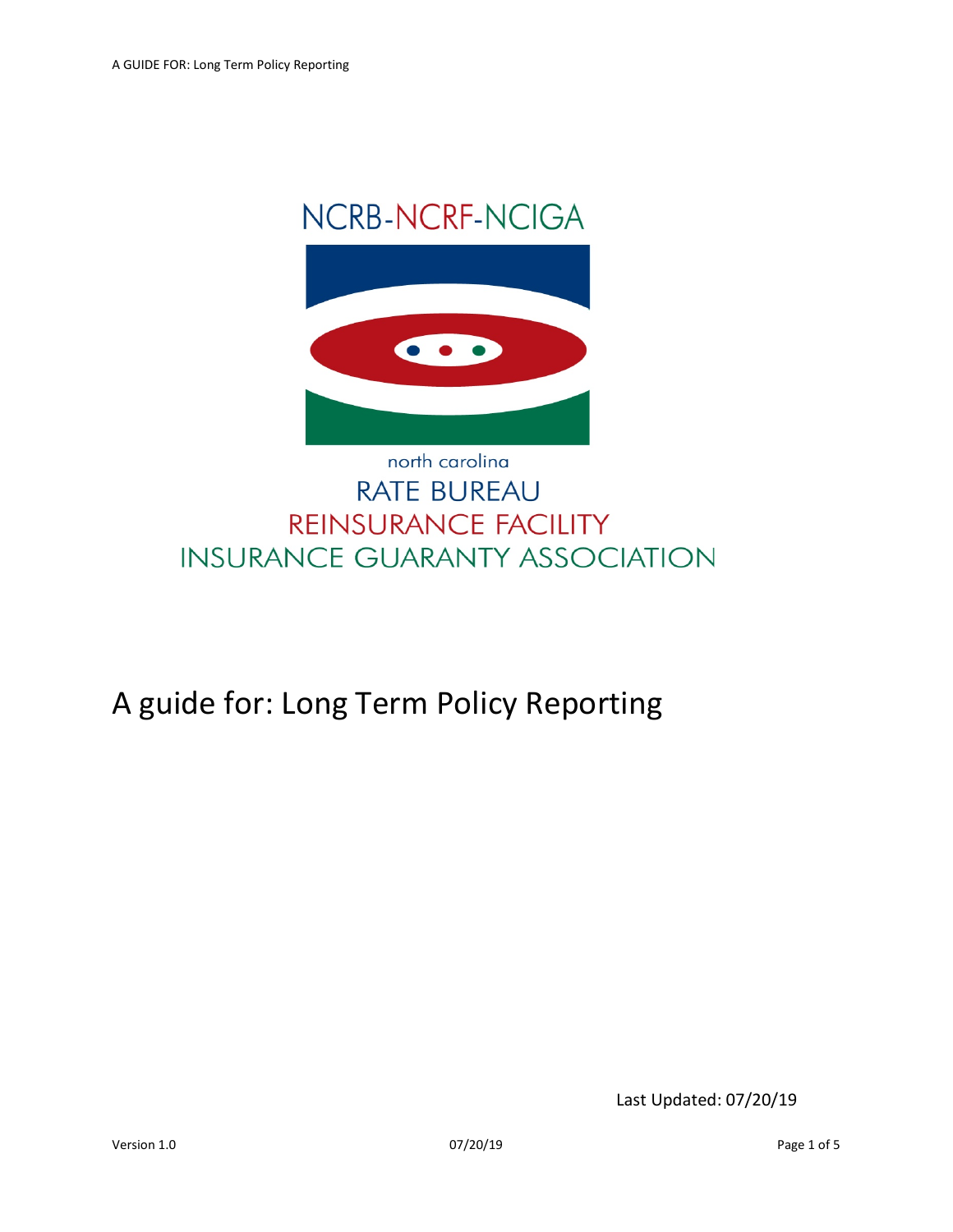# **Table of Contents**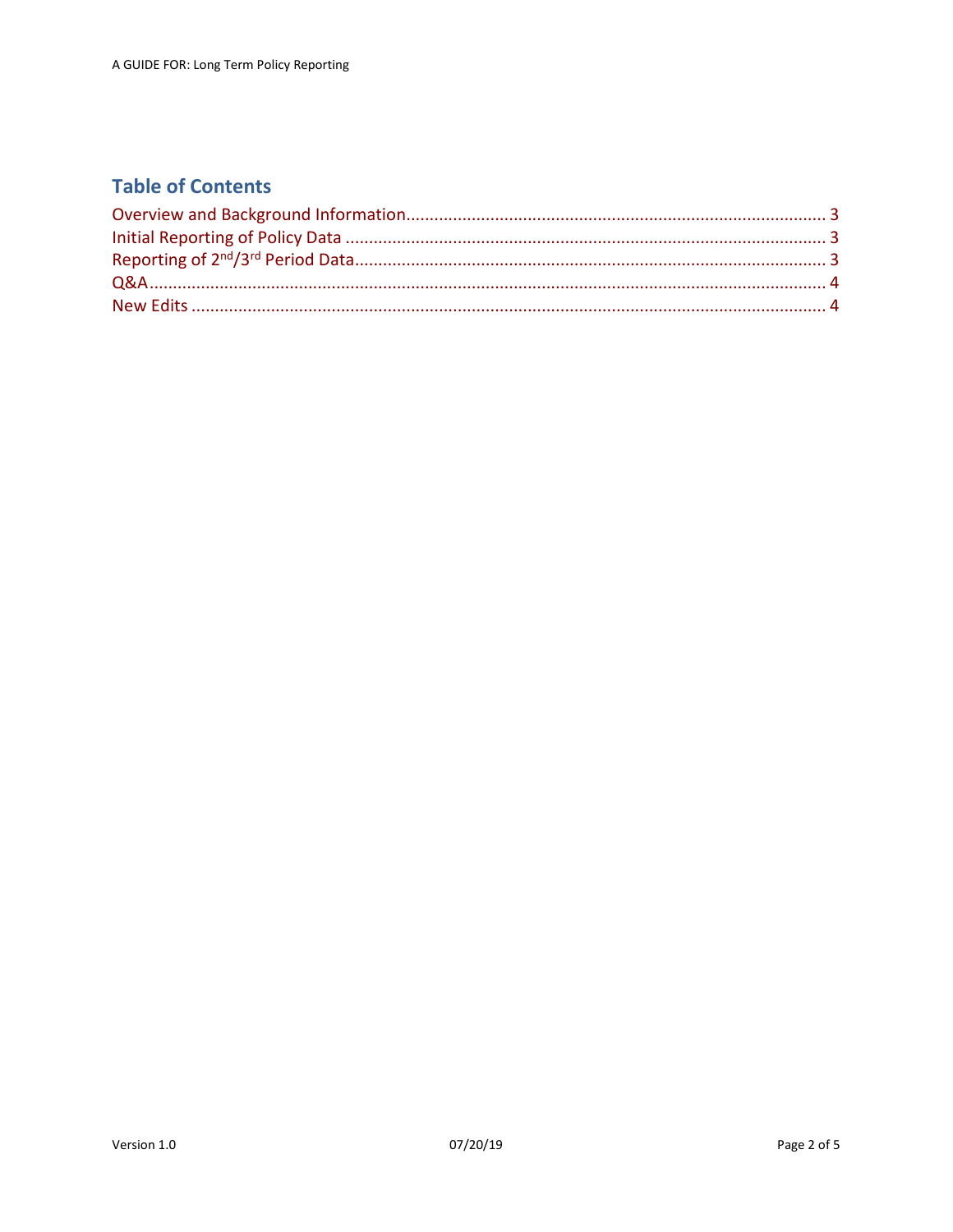## <span id="page-3-0"></span>**Overview and Background Information**

NCRB is implementing processing changes to Transaction 04s that will allow them to automatically process in our internal system without the need for manual review by an internal user. To ease the process for the carrier and us at NCRB so reporting of these transactions is fluid and with minimal to no issues, below is a guide on best reporting practices to avoid transactions being rejected by our system.

#### **Please note the following:**

- 1. When reporting period data via Transaction Type 04, our system will **only store** data reported from the 01-Header, 04-State Premium, and 05-Exposure records.
- 2. Our system will still run edit checks on **all** records, so there is a possibility that an error could trigger for incorrect name and address reporting.
- 3. If you want to change premium info reported on any period of a policy, you would send in a replacement transaction type (08, 10, 14 or 15), using the effective/expiration dates of the either the full policy length or for the specified period.

*Example: To change the first period premium data, use any replacement transaction type and use 1/1/19-1/1/20 as the effective/expiration dates. Similar rule applies to 2nd/3rd period.*

### <span id="page-3-1"></span>**Initial Reporting of Policy Data**

#### **Example Policy:**

- 3-year policy #WCABCXYZ spanning from 1/1/19 1/1/22
	- Period  $1: 1/1/19 1/1/20$
	- Period 2: 1/1/20-1/1/21
	- Period 3: 1/1/21-1/1/22
- 1. When first reporting the policy, report using an originating Transaction Type (01, 02, 15)\* *\*06 can be used in the event you are rewriting a previously cancelled policy*
- 2. Use the full policy duration (1/1/19-1/1/22) as the effective and expiration dates
- 3. Report all necessary record data as per usual on policy
- 4. Report state premium/exposure data for the first period of the policy
- <span id="page-3-2"></span>5. Use Policy Term Code "5" to indicate 3-year variable first year

## **Reporting of 2nd/3rd Period Data**

#### **Example Policy:**

3-year policy #WCABCXYZ spanning from 1/1/19 – 1/1/22

- Period  $1: 1/1/19 1/1/20$
- Period 2: 1/1/20-1/1/21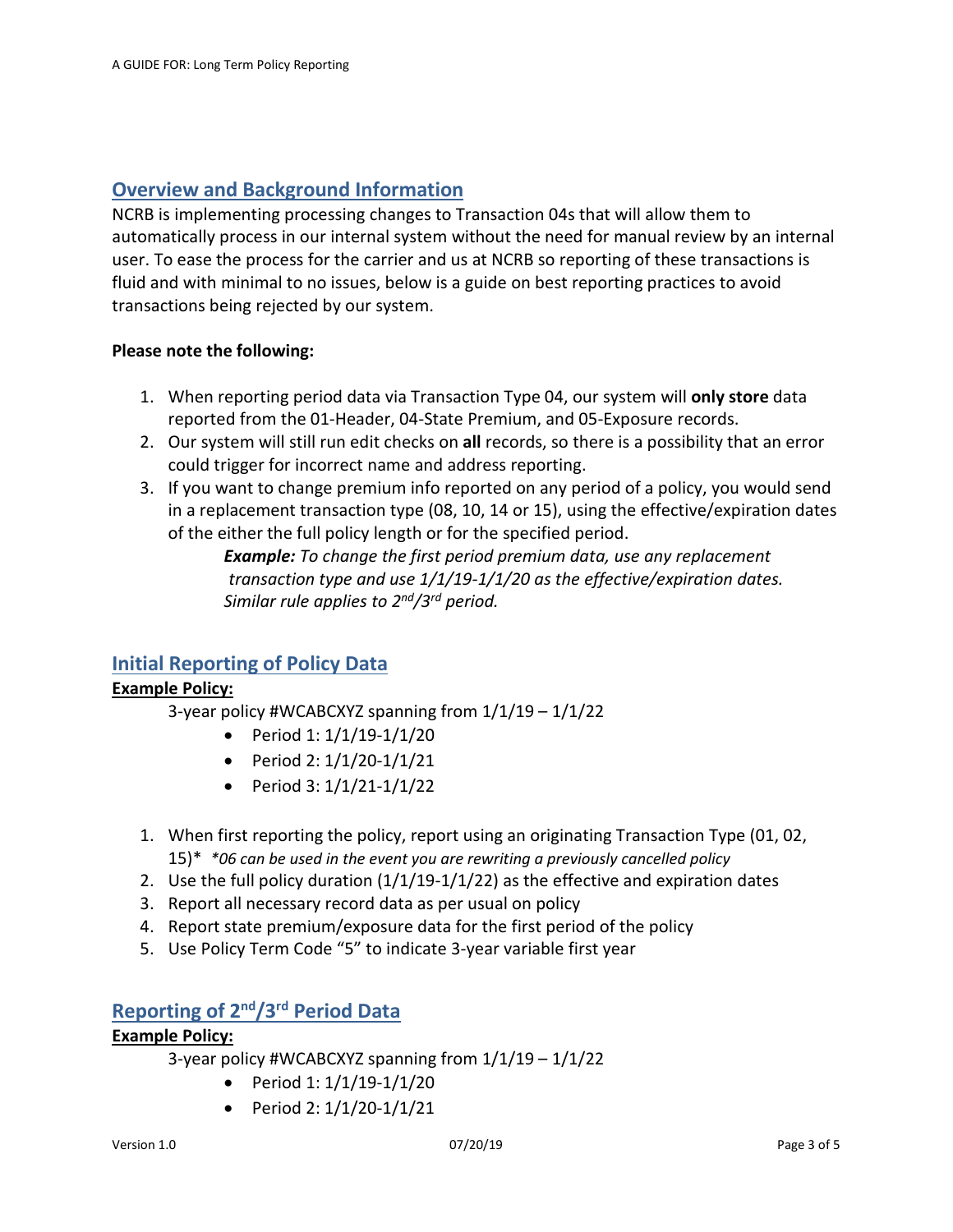- Period  $3: 1/1/21 1/1/22$
- 1. When reporting additional periods of premium/exposure data, report using transaction type 04
- 2. In the effective/expiration date fields, use the relevant Period dates
	- i.e. for  $2^{nd}$  period, effective is  $1/1/20$  (00 Link Data), expiration is  $1/1/21$  (01-Header)
- <span id="page-4-0"></span>3. Use Policy Term ID "6" & "7" for the second and third periods, respectively

## **Q&A**

Q: Can we report all transactions (original policy and additional period data) in a single submission file?

A: Yes. What our system will do is send the originating transaction to user review. If accepted, the  $2^{nd}/3^{rd}$  period data sent with it will process along with the original policy overnight.

Q: Can we report multiple transactions across different submissions in a single day? A: Yes. Same as the scenario above, the originating transaction will go to user review. If accepted, the  $2^{nd}/3^{rd}$  period data sent with it will process along with the originating overnight.

Q: Can we report multiple policy periods on a 04 transaction?

A: **No**. Edit 44008 (listed below) is in place to prevent multiple periods being reported on a single 04 transaction.

- Q: Can we report multiple policy period changes on a replacement transaction? A: Yes. While our system will not process it automatically at this time, it will follow the current procedure of user review and entry of updated data.
- Q: Can we report multiple period premium/exposure data on an originating transaction. A: Yes. If you have data for all periods of a policy ready to enter, you can submit with the originating transaction. If any changes are needed, you would submit a replacement transaction instead of a 04-Rerate transaction.

## <span id="page-4-1"></span>**New Edits**

Below is a list of edits created specific to transaction type 04 reporting.

| <b>Error Message Id</b> | <b>Error Message</b>                                                                                                                 | <b>Edit Severity</b> | Finable? |
|-------------------------|--------------------------------------------------------------------------------------------------------------------------------------|----------------------|----------|
| 44000                   | The policy does not exist for the 04-Annual Rerate<br>reported.                                                                      | Reject               | N        |
| 44001                   | The policy period for this 04-Annual Rerate does<br>not match the previously reported period dates.                                  | Reject               | N        |
| 44002                   | Matched Policy for this 04-Annual Rerate is a binder<br>or shell.                                                                    | Reject               | N        |
| 44003                   | The 04 Annual Rerate transaction has been<br>reported for the first period.                                                          | Reject               | N        |
| 44004                   | The period data has been received on a previous<br>policy transaction. Follow up is not required or<br>desired for this transaction. | Reject               | N        |